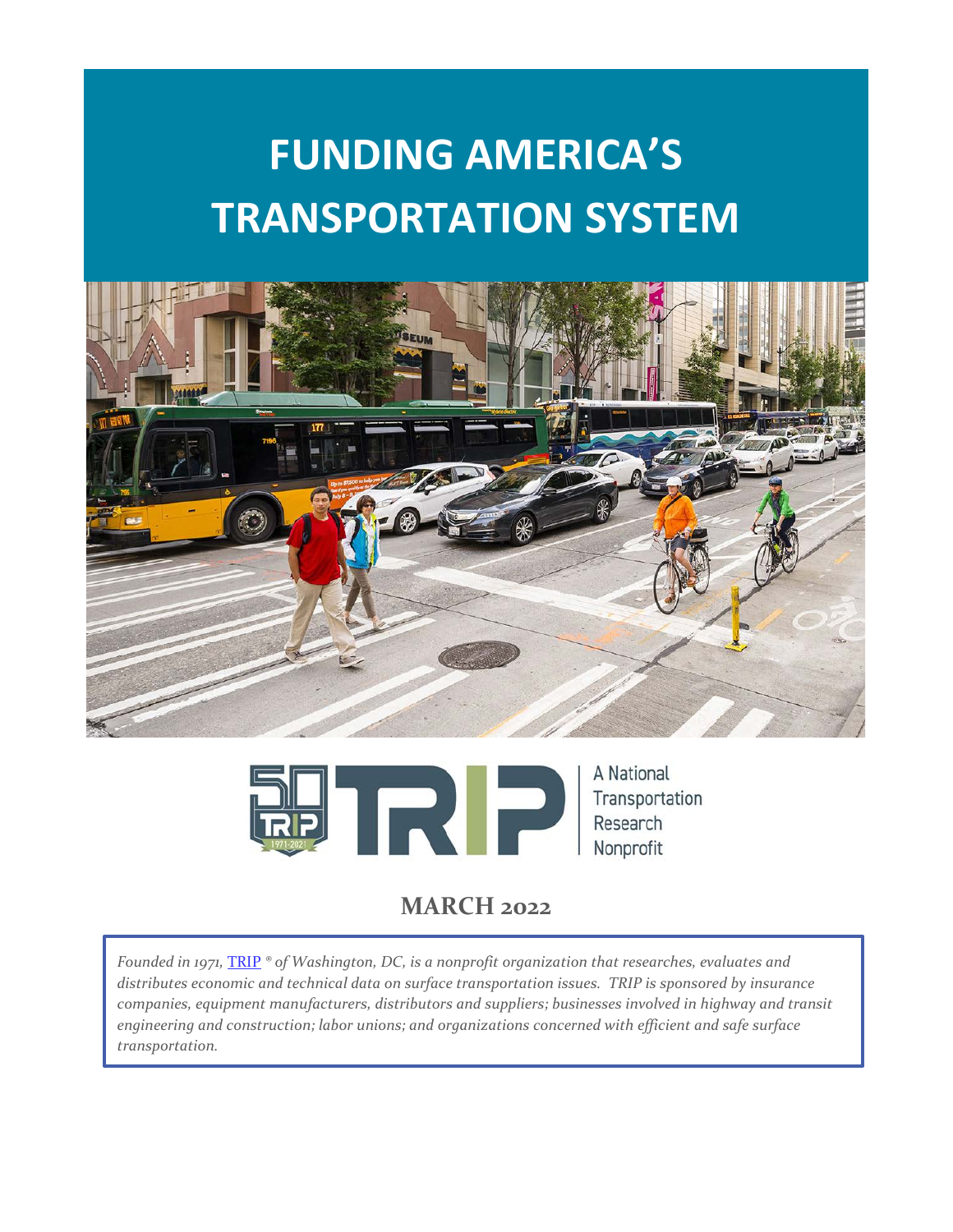The safety, condition and efficiency of the U.S. transportation system serves as the backbone of our economy and social networks and is pivotal to quality of life, allowing for access to jobs, education, recreation, healthcare and social functions. As the nation continues to recover from the COVID-19 pandemic, the reliability, safety and condition of its roads, highways, bridges and transit systems will play a critical role in Americans' quality of life. Ensuring that Americans benefit from a full economic and social recovery from the pandemic will require that the nation is served by a transportation system that is efficient, safe and well-maintained.

This report will examine how the following factors impact the condition, reliability, efficiency and safety of the nation's transportation system.

- Transportation funding made available by the Infrastructure Investment and Jobs Act (IIJA), which is providing a needed boost in highway and transit investment.
- The role of the federal Highway Trust Fund (HTF), which collects and distributes IIJA funding, based largely on a reliable stream of highway user fees.
- The condition, performance and funding needs of the nation's roads, highways, bridges and transit systems.

# **INFRASTRUCTURE INVESTMENT AND JOBS ACT**

Signed into law in November 2021, the bipartisa[n Infrastructure Investment and Jobs Act](https://www.congress.gov/bill/117th-congress/house-bill/3684/text) (IIJA) will provide a significant boost in federal investment in roads, bridges and transit and offers an opportunity for the nation to make progress in improving the safety, reliability and condition of America's transportation system. The IIJA will provide \$454 billion over the five-year period from 2022 to 2026 for investment in highways and transit, resulting in a 38 percent increase in federal investment in 2022.<sup>1</sup> The report's [Appendix](https://tripnet.org/reports/funding-americas-transportation-system-report-appendix-march-2022) includes the total revenue each state will receive over the next five years as a result of the IIJA, and the percentage increase in 2022.

The five-year IIJA provides the greatest increase in federal highway, bridge and transit investment in more than six decades and offers the opportunity to modernize the nation's transportation system and deliver economic benefits. $2$ 

Additional spending provided by the IIJA for highway, bridges and transit improvements are anticipated to have a significant benefit to the economy by stimulating additional output. A 2021 macroeconomic [analysis](https://www.artba.org/wp-content/uploads/federal-investment/iija/ARTBA_EIA_IIJA_Report_Sept2021.pdf) by [IHS Markit](https://ihsmarkit.com/index.html) of the IIJA found that the additional spending provided by the IIJA will result in an additional \$488 billion of cumulative GDP by 2027 and an increase in annual employment through 2027 of approximately 200,000 per year.<sup>3</sup> The IHS Markit analysis also found that each \$1 million in highway, bridge and transit investment supports, on average, 21 jobs per year and that investment in highways and transit results in a multiplier of 3.6 and 3.4, respectively, in combined direct, indirect and induced economic output.[4](#page-8-3)

# **HIGHWAY TRUST FUND HISTORY AND MECHANISM**

In 1956, the federal Highway Trust Fund (HTF) was established in tandem with the Federal-Aid Highway Act of 1956 to create a dedicated funding stream largely to finance construction of the Interstate Highway System.<sup>[5](#page-8-4)</sup> The HTF created a pay-as-you go highway funding mechanism based on highway user fees, and it is self-financed and self-supported. The HTF receives its revenues exclusively from highway user fees – taxes on motor fuels and other specified motorist purchases- and from interest on its existing balance (owed by the federal government on money borrowed from the Trust Fund) on its existing cash balance.

Fees on highway users continue to be a critical source of funding for the preservation and improvement of the nation's Interstate Highway System, other critical roads and bridges eligible for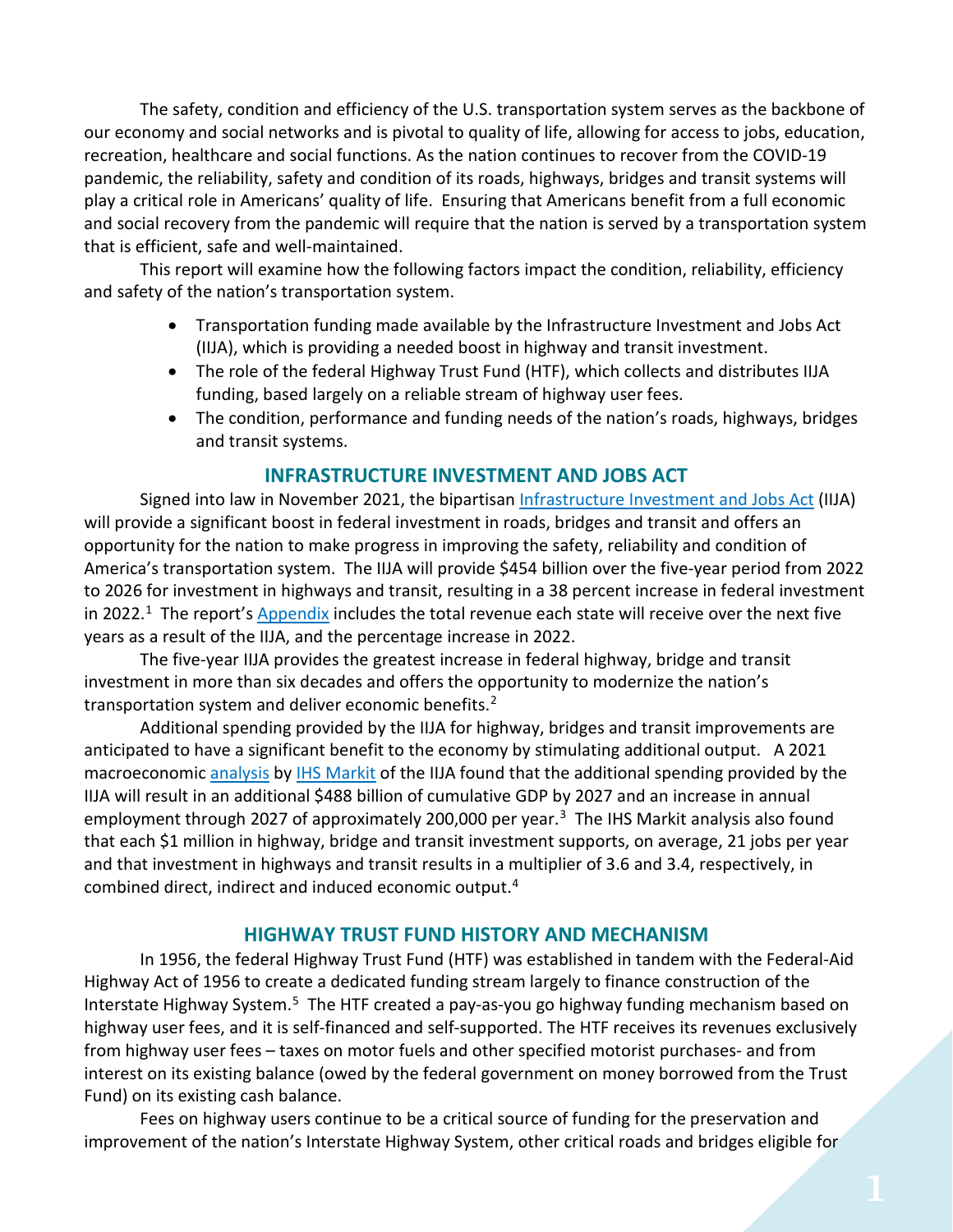federal-aid, and the nation's public transit systems. The Highway Trust Fund is deficit proof, financing road, bridge and transit improvements on a pay-as-you-go basis. By law, its expenditures for road, bridge and mass transit capital improvement cannot exceed its income.

The HTF is an accounting system under the jurisdiction of the U.S. Treasury. It receives specific highway user receipts which are then earmarked for allocations based on funding levels established by the IIJA.

The federal gasoline and diesel fuel tax was set at three cents per-gallon in 1956 and was initially dedicated for highway purposes only. Today it stands at 18.4 cents per gallon for gasoline and 24.4 cents per-gallon for diesel fuel. The federal motor fuel tax for gasoline and diesel has been increased five times since 195[6](#page-8-5), with the most recent increase in 1997.<sup>6</sup> Gasoline and special fuel (diesel) taxes contributed \$35.8 billion into the Highway Trust Fund in 2020. [7](#page-8-6) Motor fuel taxes collected by the Highway Trust Fund accounted for 84 percent of total HTF receipts in 2020, with the additional revenue coming from taxes on large truck use and tire sales.<sup>[8](#page-8-7)</sup> The HTF has been split into separate highway and transit accounts since 1982. The report's [Appendix](https://tripnet.org/reports/funding-americas-transportation-system-report-appendix-march-2022) includes the amount of fuel tax revenue each state contributed to the HTF in 2020 and the share of total HTF receipts.

Today, the HTF is the primary source of revenue for the IIJA, with the funds being distributed to state and local governments based on categorical formulas defined by the IIJA and through grant programs.

Despite the increase in transportation funding provided by the IIJA, the nation's roads, bridges and transit systems remain significantly underfunded and will require increased investment for needed improvements and repairs.

#### **U.S. PAVEMENT CONDITIONS**

The life cycle of the nation's roads is greatly affected by the ability of state and local governments to perform timely maintenance and upgrades to ensure that road and highway surfaces last as long as possible. The pavement data in this report, which is for all arterial and collector roads and highways, is provided by the Federal Highway Administration (FHWA), based on data submitted annually by state departments of transportation on the condition of major state and locally maintained roads and highways. Pavement data for Interstate highways and other principal arterials is collected for all system mileage, whereas pavement data for minor arterial and all collector roads and highways is based on sampling portions of roadways as prescribed by FHWA to ensure the data collected is adequate to provide an accurate assessment of pavement conditions on these roads and highways.<sup>[9](#page-8-8)</sup>

Nationwide, 40 percent of major roads are in poor or mediocre condition. Nineteen percent of U.S. major locally and state-maintained roads are in poor condition and 21 percent are in mediocre condition.[10](#page-8-9) Seventeen percent of the nation's major roads are in fair condition and the remaining 44 percent are in good condition.<sup>[11](#page-8-10)</sup> Pavement condition data for all 50 states can be found in the report's [Appendix.](https://tripnet.org/reports/funding-americas-transportation-system-report-appendix-march-2022)

The nation's urban roads, which carry 69 percent of all vehicle travel, are even more deteriorated.<sup>[12](#page-8-11)</sup> Thirty-two percent of U.S. major locally and state-maintained urban roads and highways have pavements rated in poor condition and 24 percent are in mediocre condition.<sup>[13](#page-8-12)</sup> Fifteen percent of U.S. major urban roads are rated in fair condition and the remaining 29 percent are rated in good condition.[14](#page-8-13)

Pavement failure is caused by a combination of traffic, moisture and climate. Moisture often works its way into road surfaces and the materials that form the road's foundation. Road surfaces at intersections are more prone to deterioration because the slow-moving or standing loads occurring at these sites subject the pavement to higher levels of stress. It is critical that roads are fixed before they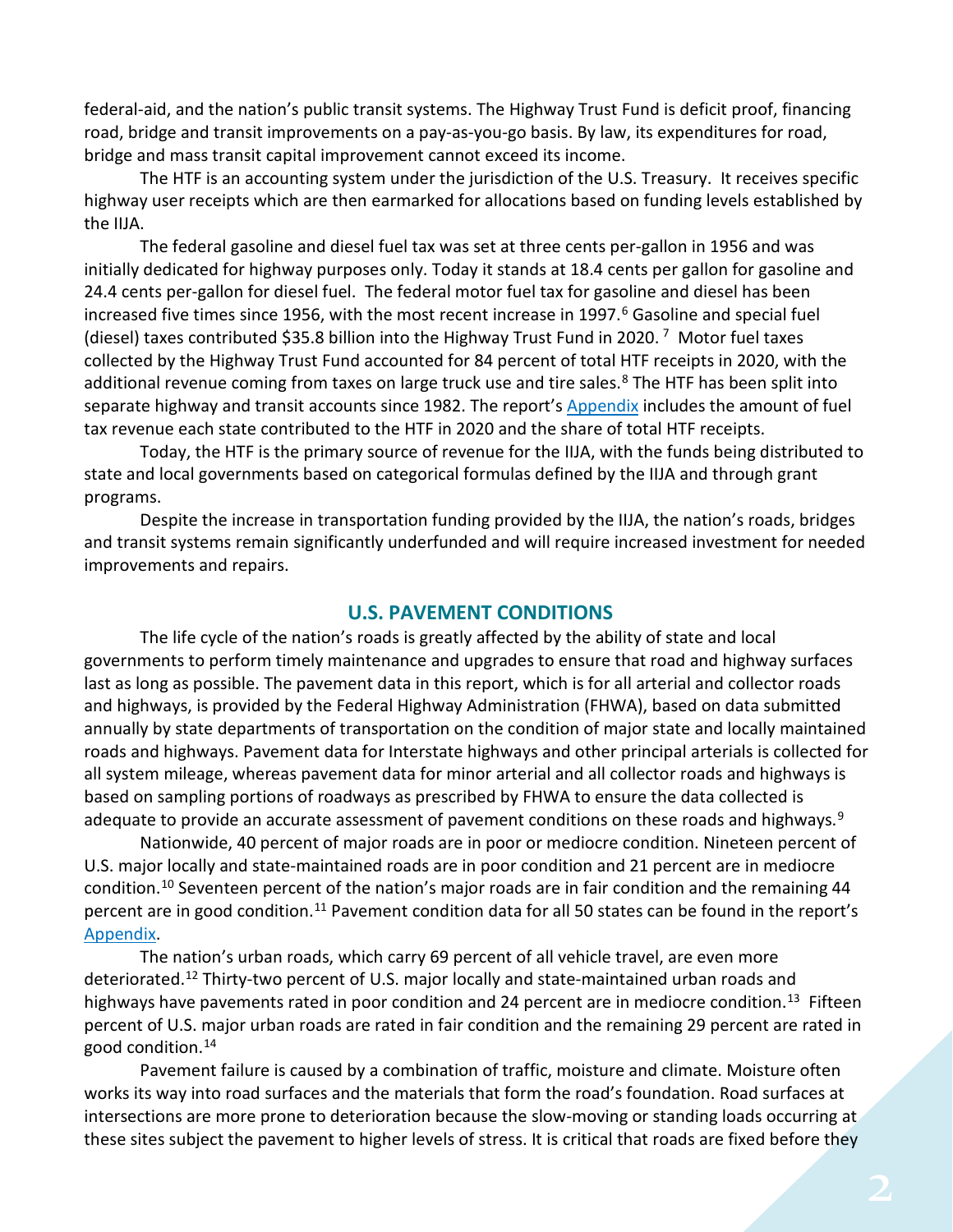require major repairs because reconstructing roads costs approximately four times more than resurfacing them.<sup>[15](#page-8-14)</sup> As roads and highways continue to age, they will reach a point of deterioration where routine paving and maintenance will not be adequate to keep pavement surfaces in good condition and costly reconstruction of the roadway and its underlying surfaces will become necessary.



**Chart 1. Pavement Condition Cycle Time with Treatment and Cost**

**Source: North Carolina Department of Transportation (2016). [2016 Maintenance Operations and](https://connect.ncdot.gov/resources/Asset-Management/MSADocuments/2016%20Maintenance%20Operations%20and%20Performance%20Analysis%20Report%20(MOPAR).pdf)  [Performance Analysis Report.](https://connect.ncdot.gov/resources/Asset-Management/MSADocuments/2016%20Maintenance%20Operations%20and%20Performance%20Analysis%20Report%20(MOPAR).pdf)**

Long-term repair costs increase significantly when road and bridge maintenance is deferred, as road and bridge deterioration accelerates later in the service life of a transportation facility and requires more costly repairs. A [report on maintaining pavements](https://www.yumpu.com/en/document/view/9021768/pavement-maintenance-cornell-local-roads-program-cornell-/4) found that every \$1 of deferred maintenance on roads and bridges costs an additional \$4 to \$5 in needed future repairs.<sup>[16](#page-8-15)</sup>



### **THE COST TO MOTORISTS OF ROADS IN INADEQUATE CONDITION**

TRIP has calculated the additional cost to motorists of driving on roads in poor, mediocre or fair condition. When roads are in poor, mediocre or fair condition – which may include potholes, rutting or rough surfaces – the cost to operate and maintain a vehicle increases. These additional vehicle operating costs (VOC) include accelerated vehicle depreciation, additional vehicle repair costs, increased fuel consumption and increased tire wear. TRIP estimates that additional VOC borne by U.S. motorists as a result of deteriorated road conditions is \$141 billion annually, an average of \$621 per driver.[17](#page-8-16)

Additional vehicle operating costs have been calculated in the Highway Development and Management Model (HDM), which is recognized by the U.S. Department of Transportation and more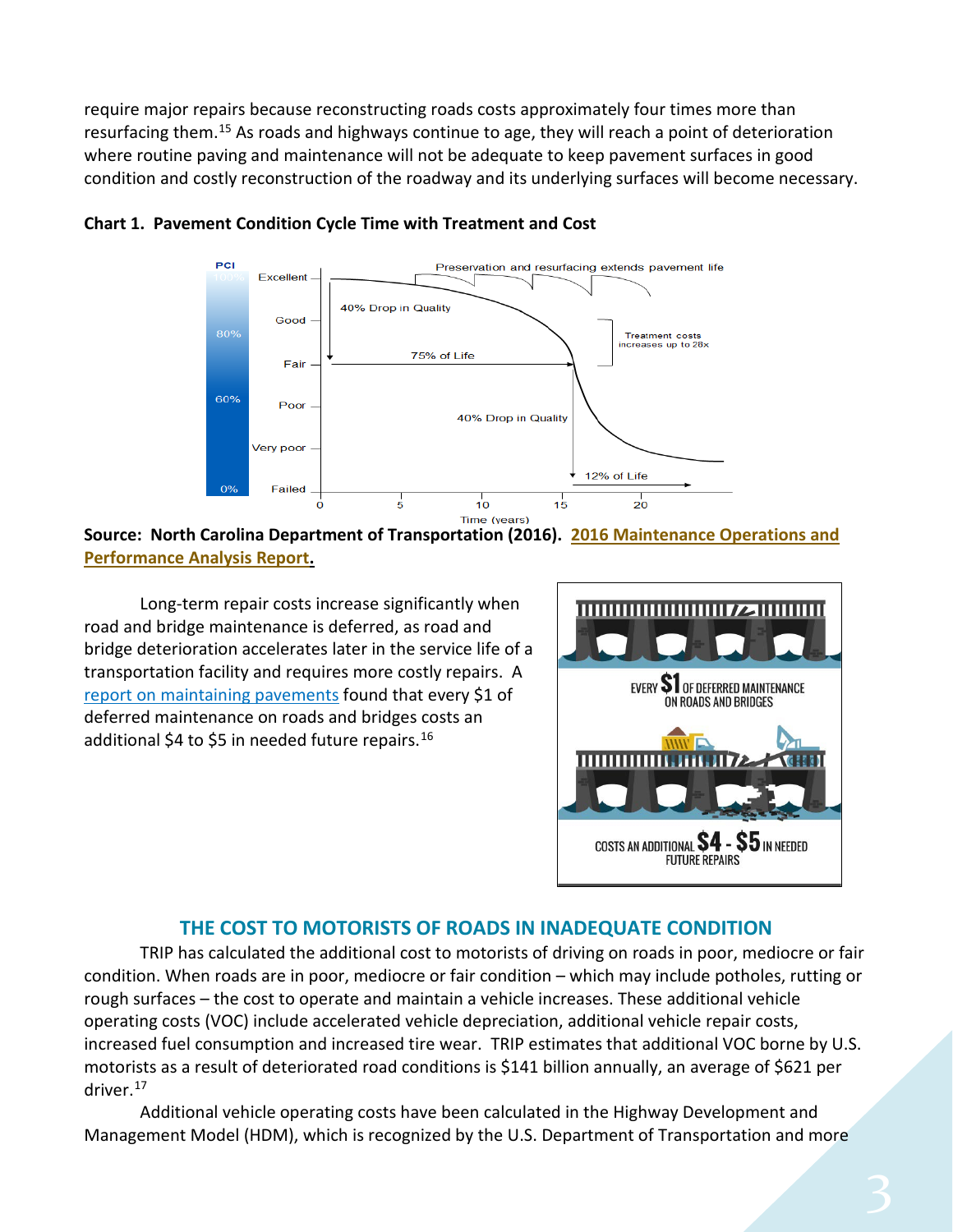than 100 other countries as the definitive analysis of the impact of road conditions on vehicle operating costs. The HDM report is based on numerous studies that have measured the impact of various factors, including road conditions, on vehicle operating costs.<sup>[18](#page-8-17)</sup> The HDM study found that road deterioration increases ownership, repair, fuel and tire costs. The report found that deteriorated roads accelerate the pace of depreciation of vehicles and the need for repairs because the stress on the vehicle increases in proportion to the level of roughness of the pavement surface. Similarly, tire wear and fuel consumption increase as roads deteriorate since there is less efficient transfer of power to the drive train and additional friction between the road and the tires.

TRIP's additional VOC estimate is based on taking the average number of miles driven annually by a motorist, calculating current VOC based on [AAA's driving cost estimates](https://www.aaa.com/AAA/common/AAR/files/AAA-Your-Driving-Costs.pdf) and then using the HDM model to estimate the additional VOC paid by drivers as a result of substandard roads.<sup>19</sup> Additional research on the impact of road conditions on fuel consumption by the Texas Transportation Institute (TTI) is also factored into TRIP's vehicle operating cost methodology.

#### **U.S. BRIDGE CONDITIONS**

The nation's bridges form key links in our highway system, providing communities and individuals access to employment, schools, shopping and medical facilities, and facilitating commerce and access for emergency vehicles.

Seven percent (43,586 of 619,622) of the nation's locally and state-maintained bridges are rated in poor/structurally deficient condition.[20](#page-8-19) This includes all bridges that are 20 feet or more in length. A bridge is deemed structurally deficient if there is significant deterioration of the bridge deck, supports or other major components.

Bridges that are structurally deficient may be posted for lower weight limits or closed if their condition warrants such action. Deteriorated bridges can have a significant impact on daily life. Restrictions on vehicle weight may cause many vehicles – especially emergency vehicles, commercial trucks, school buses and farm equipment – to use alternate routes to avoid posted bridges. Redirected trips also lengthen travel time, waste fuel and reduce the efficiency of the local economy.

Forty-eight percent of U.S. locally and state-



maintained bridges have been rated in fair condition.<sup>[21](#page-8-20)</sup> A fair rating indicates that a bridge's structural elements are sound but minor deterioration has occurred to the bridge's deck, substructure or superstructure. The remaining 45 percent are rated in good condition.<sup>[22](#page-8-21)</sup> The share of bridges in poor condition in all 50 states can be found in the [Appendix.](https://tripnet.org/reports/funding-americas-transportation-system-report-appendix-march-2022)

Most bridges are designed to last 50 years before major overhaul or replacement, although many newer bridges are being designed to last 75 years or longer. Forty percent of the nation's bridges are more than 50 years old.<sup>[23](#page-8-22)</sup> The [Appendix](https://tripnet.org/reports/funding-americas-transportation-system-report-appendix-march-2022) includes the share of bridges in each state that are more than 50 years old.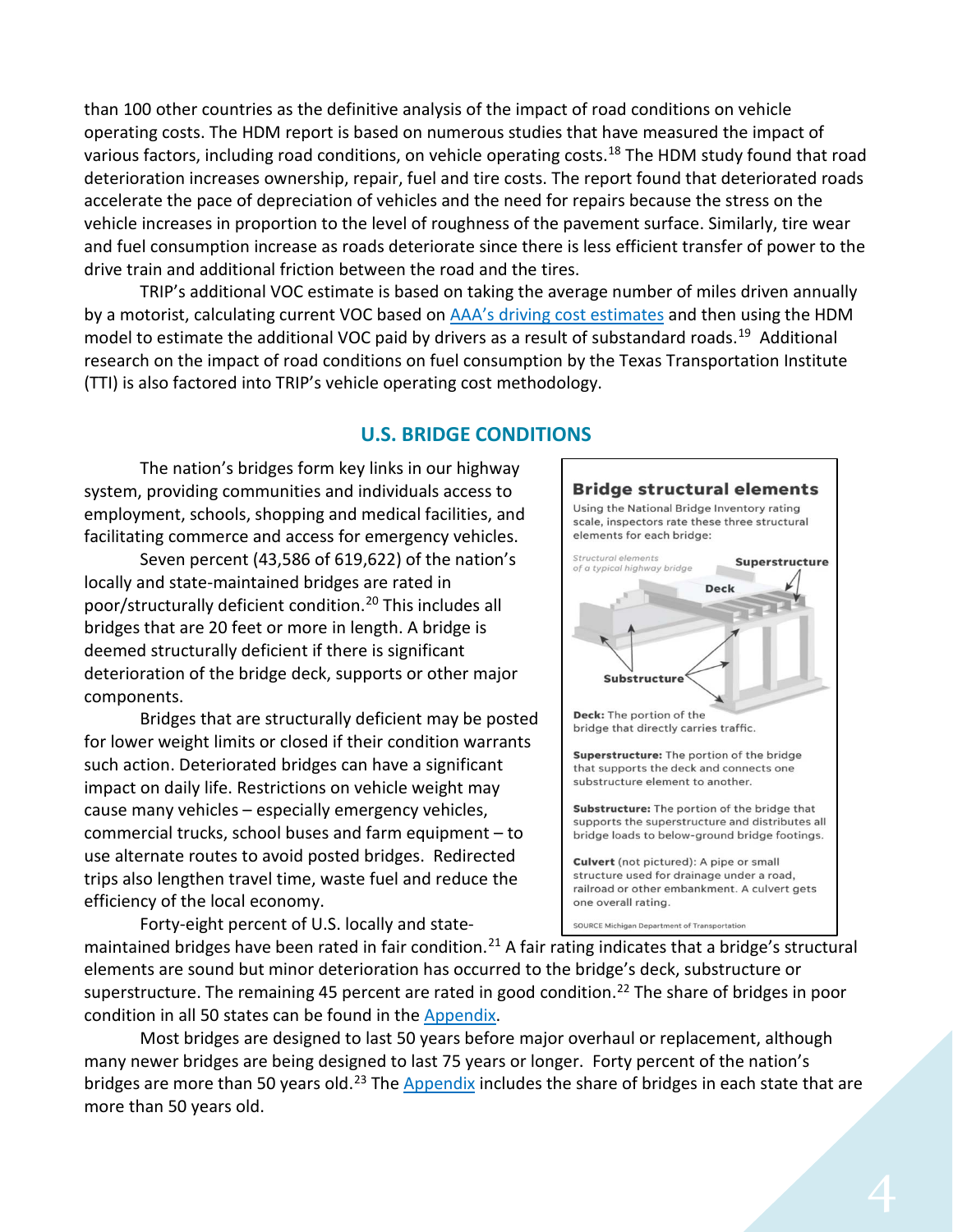The service life of bridges can be extended by performing routine maintenance such as resurfacing decks, painting surfaces, ensuring that a facility has good drainage and replacing deteriorating components. But most bridges will eventually require more costly reconstruction or major rehabilitation to remain operable.

## **U.S. TRAFFIC SAFETY AND FATALITY RATES**

A total of 38,8[24](#page-8-23) people were killed in traffic crashes in the U.S. in 2020.<sup>24</sup> From 2016 to 2020, a total of 186,074 people were killed in traffic crashes, an average of 37,215 people each year.<sup>[25](#page-8-24)</sup>

**Chart 2. U.S. traffic fatalities 2016-2020.**

| Year           | <b>Fatalities</b> |
|----------------|-------------------|
| 2016           | 37,461            |
| 2017           | 37,133            |
| 2018           | 36,560            |
| 2019           | 36,096            |
| 2020           | 38,824            |
| <b>TOTAL</b>   | 186,074           |
| <b>AVERAGE</b> | 37,215            |

#### **Source: National Highway Traffic Safety Administration.**

The nation's traffic fatality rate of 1.34 fatalities per 100 million vehicle miles of travel in 2020 is significantly higher than the 2019 rate of 1.11 and is the highest fatality rate in the last 10 years.<sup>[26](#page-8-25)</sup> The report's [Appendix](https://tripnet.org/reports/funding-americas-transportation-system-report-appendix-march-2022) includes the number of fatalities and fatality rate in each state in 2020.



**Chart 3. U.S. traffic fatality rate per 100 million miles of vehicle travel, 2010-2020.**

#### **Source: TRIP analysis of National Highway Traffic Safety Administration and Federal Highway Administration data.**

Three major factors are associated with fatal vehicle crashes: driver behavior, vehicle characteristics and roadway features. It is estimated that roadway features are likely a contributing factor in approximately one-third of fatal traffic crashes. Roadway features that impact safety include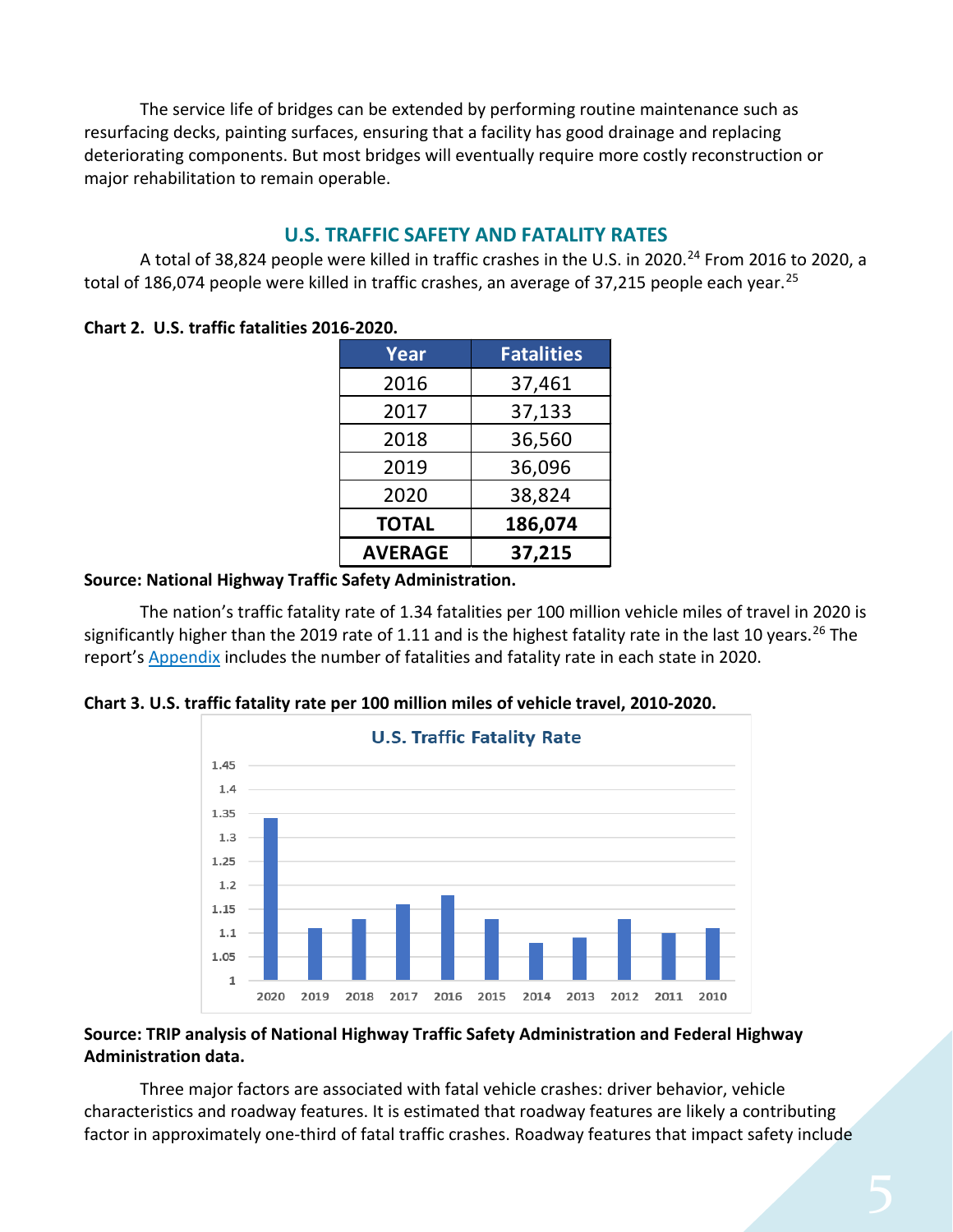the number of lanes, lane widths, lighting, lane markings, rumble strips, shoulders, guard rails, other shielding devices, median barriers and intersection design.

Improving safety on the nation's roadways can be achieved through further improvements in vehicle safety; improvements in driver, pedestrian, and bicyclist behavior; and, a variety of improvements in roadway safety features. The severity of serious traffic crashes could be reduced through roadway improvements, where appropriate, such as converting intersections to roundabouts; removing or shielding roadside objects; the addition of left-turn lanes at intersections; the signalization of intersections; adding or improving median barriers; improved lighting; adding centerline or shoulder rumble strips; providing appropriate pedestrian and bicycle facilities, including sidewalks and bicycle lanes; providing wider lanes, wider and paved shoulders; upgrading roads from two lanes to four lanes; providing better road and lane markings; and updating rail crossings.

The U.S. has a \$146 billion backlog in needed roadway safety improvements, according to a 2017 [report](https://aaafoundation.org/wp-content/uploads/2017/05/SafetyBenefitsofHighway.pdf) from the AAA Foundation for Traffic Safety. The report found implementing these costeffective and needed roadway safety improvements on U.S. roadways would save approximately 63,700 lives and reduce the number of serious injuries as a result of traffic crashes by approximately 350,000 over 20 years.

#### **TRANSPORTATION SYSTEM USE, EFFICIENCY & CONGESTION**

The U.S. transportation network provides mobility for the nation's more than 228 million licensed drivers.<sup>[27](#page-8-26)</sup> From 2000 to 2019, nationwide vehicle miles of travel has increased 19 percent.<sup>[28](#page-8-27)</sup> The report's [Appendix](https://tripnet.org/reports/funding-americas-transportation-system-report-appendix-march-2022) includes the number of licensed drivers and the increase in VMT from 2000 to 2019 in each state.

Starting with initial lockdowns in March 2020, the COVID-19 pandemic has had a profound impact on the U.S. transportation system, including changes in personal and commercial mobility. These changes in transportation patterns – both during the initial response to COVID-19 and during the subsequent, ongoing efforts to minimize the spread of COVID-19 while restoring some aspects of daily life - will likely have significant implications for the nature of the country's future mobility needs and the best ways to meet those needs.

Overall vehicle miles of travel (VMT) bottomed out in April 2020 at a level 40 percent below April 2019 as a result of the various restrictions implemented due to COVID-19 and the resulting reduction in commercial and personal travel.<sup>[29](#page-8-28)</sup> VMT has rebounded significantly since the onset of the pandemic in the U.S., with national VMT now nearing pre-pandemic levels and vehicle travel in nearly half the states now exceeding pre-pandemic levels. By December of 2021, U.S. VMT was just one percent below December 2019 levels (the most recent pre-COVID December), with 24 states exceeding VMT levels of December 2019.[30](#page-8-29) The report's [Appendix](https://tripnet.org/reports/funding-americas-transportation-system-report-appendix-march-2022) includes the rate of VMT change in each state from December 2019 to December 2021.

Increasing levels of traffic congestion cause significant delays in on the nation's transportation network, particularly in its larger urban areas, choking commuting and commerce. Forty-two percent of the nation's Interstates, freeways and expressways experience congestion during peak travel times.<sup>[31](#page-8-30)</sup> Traffic congestion robs commuters of time and money and imposes increased costs on businesses, shippers and manufacturers, which are often passed along to the consumer. Increased levels of congestion can also reduce the attractiveness of a location to a business when considering expansion or where to locate a new facility. The report's [Appendix](https://tripnet.org/reports/funding-americas-transportation-system-report-appendix-march-2022) includes the share of Interstates, freeways and expressways in each state that are considered congested during peak travel times.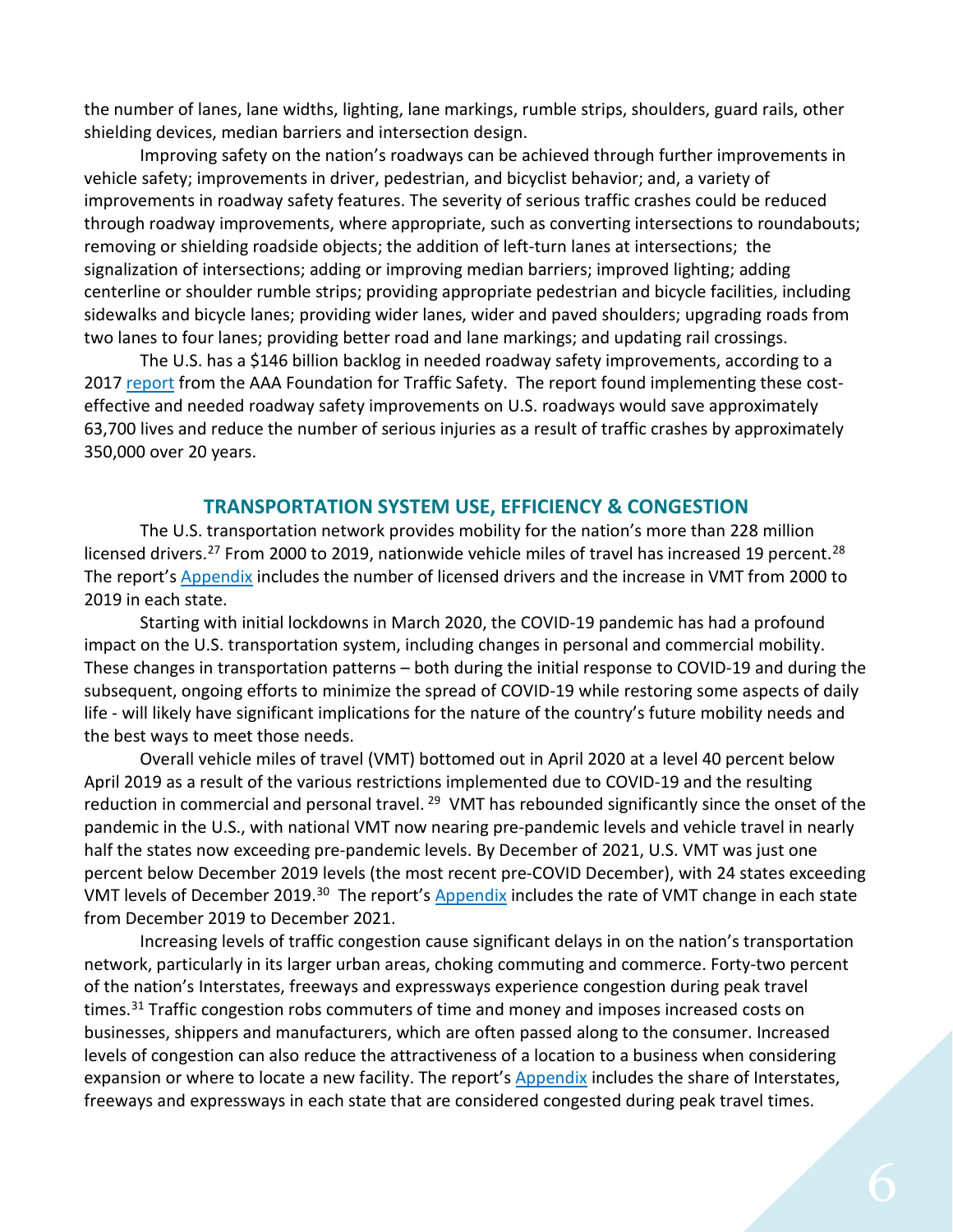#### **U.S. TRANSIT SYSTEM CONDITIONS**

The nation's 2,250 transit systems provide access to Americans to employment, education, health care, shopping, recreation and social activities. According to th[e Status of the Nation's](https://www.fhwa.dot.gov/policy/24cpr/pdf/Chapter7.pdf)  [Highways, Bridges and Transit: Conditions and Performance Report](https://www.fhwa.dot.gov/policy/24cpr/pdf/Chapter7.pdf) to Congress released by the United States Department of Transportation in 2021, the current backlog of needed improvement to U.S. transit systems, including vehicles and facilities is approximately \$100 billion.<sup>32</sup>

In 2020, 20 percent of transit vehicles, including buses, rail cars and demand response vehicles, had met or exceeded their useful service life.<sup>[33](#page-9-0)</sup>

#### **U.S. FREIGHT TRANSPORTATION**

Today's culture of business demands that an area have well-maintained and efficient roads, highways and bridges if it is to remain economically competitive. Global communications and the impact of free trade in North America and elsewhere have resulted in a significant increase in freight movement, making the quality of a region's transportation system a key component in a business's ability to compete locally, nationally and internationally.

Annually, 19.7 billion tons of freight, valued at \$18.9 trillion dollars, are shipped to and from sites in the U.S. The majority of freight shipped in the U.S. are transported by trucks, which carry 72 percent of freight by value and 64 percent by weight annually.<sup>34</sup> An additional 14 percent by value and three percent by weight are shipped annually by multiple modes, which includes trucks.<sup>[35](#page-9-2)</sup> The report's [Appendix](https://tripnet.org/reports/funding-americas-transportation-system-report-appendix-march-2022) includes the amount of freight moved to and from each state by value and the share of freight moved by trucks and other modes, which includes trucks.

Traffic congestion can increase the cost of goods and services as a result of increased delays. The Texas Transportation Institute in its [2021 Urban Mobility Report](https://mobility.tamu.edu/umr/) estimated that increasing traffic congestion resulted in a 77 percent increase in traffic delays for commercial trucks from 2000 to 2019, increasing from 219 million hours to 387 million hours.<sup>36</sup>

#### **NATION'S TRANSPORTATION FUNDING BACKLOG**

Improving the condition and performance of the nation's network of roads, highways, bridges and transit systems will require a significant increase in investment. According to the [Status of the](https://www.fhwa.dot.gov/policy/24cpr/pdf/Chapter7.pdf)  [Nation's Highways, Bridges and Transit: Conditions and Performance Report](https://www.fhwa.dot.gov/policy/24cpr/pdf/Chapter7.pdf) to Congress released by the United States Department of Transportation in 2021, the U.S. would need to increase annual road, highway and bridge investment by 55 percent to make significant improvements in road and bridge conditions, reduce traffic congestion and improve traffic safety.<sup>[37](#page-9-4)</sup> The report also found that the U.S. would need to increase annual transit investment by 31 percent to make significant improvements in the condition of transit vehicles and facilities and to increase ridership.<sup>[38](#page-9-5)</sup>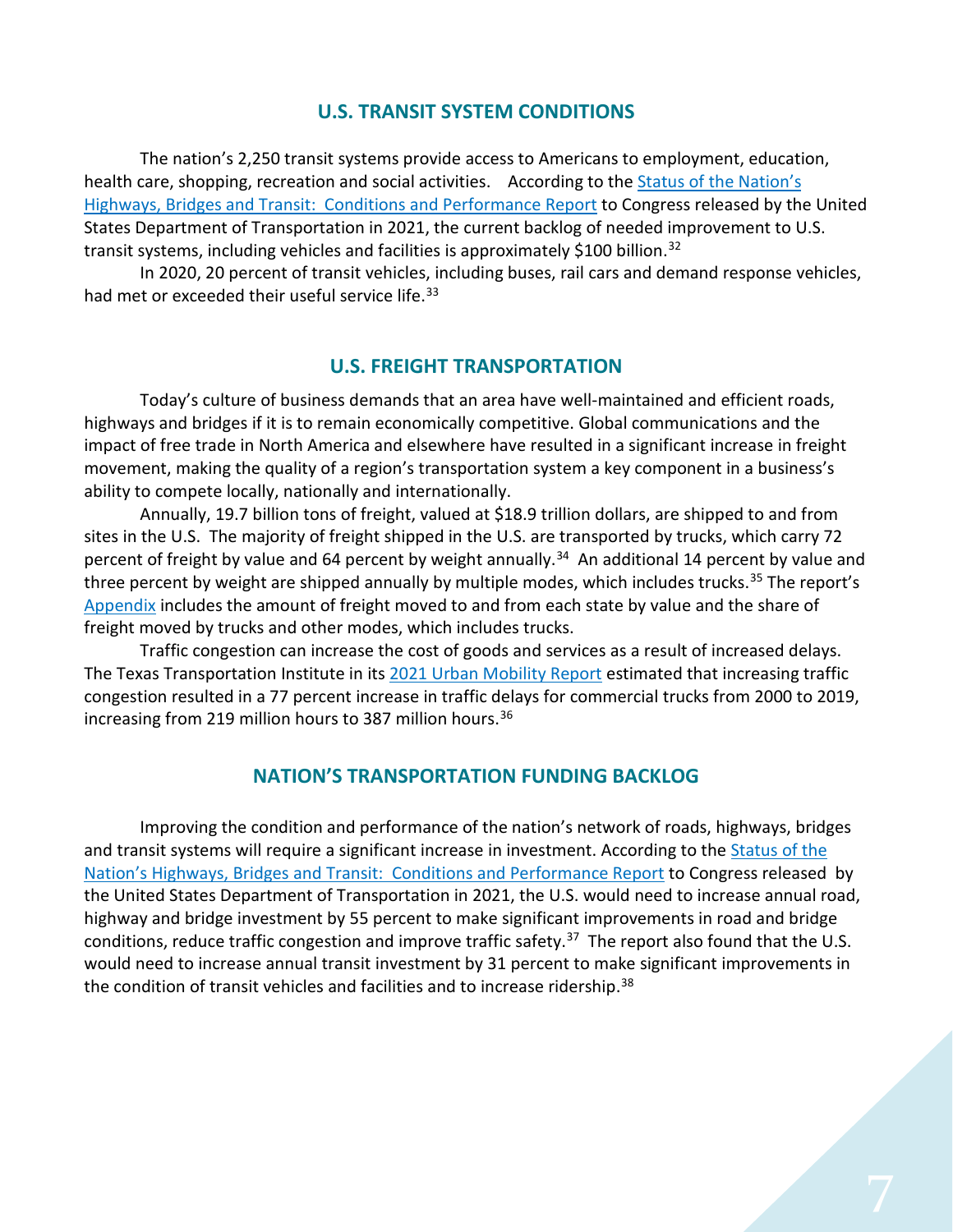# **ENDNOTES**

<span id="page-8-0"></span> $1$  American Association of State Highway and Transportation Officials (2021). AASHTO Comprehensive Analysis of the Bipartisan Infrastructure Bill. INFRASTRUCTURE INVESTMENT AND JOBS ACT (IIJA) P. 10. [https://policy.transportation.org/wp-content/uploads/sites/59/2021/09/2021-09-15-AASHTO-Comprehensive-](https://policy.transportation.org/wp-content/uploads/sites/59/2021/09/2021-09-15-AASHTO-Comprehensive-Analysis-of-IIJA-FINAL.pdf)

[Analysis-of-IIJA-FINAL.pdf](https://policy.transportation.org/wp-content/uploads/sites/59/2021/09/2021-09-15-AASHTO-Comprehensive-Analysis-of-IIJA-FINAL.pdf)

<span id="page-8-1"></span><sup>2</sup> American Road & Transportation Builders Associati0n (2021). IIJA Economic Impacts. <https://www.artba.org/economics/iija-impact/>

<span id="page-8-2"></span><sup>3</sup> IHS Markit (2021). Economic Impacts of Transportation Infrastructure. [https://www.artba.org/wp](https://www.artba.org/wp-content/uploads/federal-investment/iija/ARTBA_EIA_IIJA_Report_Sept2021.pdf)[content/uploads/federal-investment/iija/ARTBA\\_EIA\\_IIJA\\_Report\\_Sept2021.pdf](https://www.artba.org/wp-content/uploads/federal-investment/iija/ARTBA_EIA_IIJA_Report_Sept2021.pdf)

<span id="page-8-3"></span> $4$  Ibid.

<span id="page-8-4"></span><sup>5</sup> Eno Center for Transportation (2020). Highway Trust Fund 101. [https://www.enotrans.org/article/highway](https://www.enotrans.org/article/highway-trust-fund-101/)[trust-fund-101/](https://www.enotrans.org/article/highway-trust-fund-101/)

<span id="page-8-5"></span> $6$  Transportation Research Board (2004). History of the Highway Trust Fund. <https://journals.sagepub.com/doi/10.3141/1885-02>

<span id="page-8-6"></span> $7$  U.S. Department of Transportation (2021). Highway Statistics 2020. Table Fe-9.

<https://www.fhwa.dot.gov/policyinformation/statistics/2020/>

<span id="page-8-7"></span> $8$  Ibid.

<span id="page-8-8"></span><sup>9</sup> Federal Highway Administration, Highway Statistics 2020 (2022). Pavement condition data is for 2020.  $10$  Ibid.

<span id="page-8-10"></span><span id="page-8-9"></span> $11$  Ibid.

<span id="page-8-11"></span> $12$  Ibid

<span id="page-8-12"></span> $13$  Ibid.

<span id="page-8-13"></span> $14$  Ibid.

<span id="page-8-14"></span><sup>15</sup> Selecting a Preventative Maintenance Treatment for Flexible Pavements. R. Hicks, J. Moulthrop. Transportation Research Board. 1999. Figure 1.

<span id="page-8-15"></span><sup>16</sup> [Pavement Maintenance,](https://www.yumpu.com/en/document/view/9021768/pavement-maintenance-cornell-local-roads-program-cornell-/4) by David P. Orr, PE Senior Engineer, Cornell Local Roads Program, March 2006.

<span id="page-8-16"></span><sup>17</sup> TRIP calculation.

<span id="page-8-17"></span><sup>18</sup> Highway Development and Management: Volume Seven. Modeling Road User and Environmental Effects in HDM-4. Bennett, C. and Greenwood, I. 2000.

<span id="page-8-18"></span><sup>19</sup> Your Driving Costs. American Automobile Association.

<span id="page-8-19"></span><sup>20</sup> Federal Highway Administration National Bridge Inventory. 2021.<br><sup>21</sup> Ibid.

<span id="page-8-20"></span>

<span id="page-8-21"></span> $22$  Ibid.

<span id="page-8-22"></span><sup>23</sup> TRIP analysis of Federal Highway Administration National Bridge Inventory data (2021).

<span id="page-8-23"></span><sup>24</sup> Federal Highway Administration National Highway Traffic Safety Administration (2022).

<span id="page-8-24"></span><sup>25</sup> Federal Highway Administration National Highway Traffic Safety Administration, 2015-2020.

<span id="page-8-25"></span><sup>26</sup> TRIP analysis of National Highway Traffic Safety Administration and Federal Highway Administration data (2021). .

<span id="page-8-26"></span><sup>27</sup> Federal Highway Administration, Highway Statistics 2020 (2022).

<span id="page-8-27"></span> $28$  Ibid.

<span id="page-8-28"></span><sup>29</sup> U.S. Department of Transportation (2021). Travel Monitoring. (Additional analysis is provided by TRIP). [https://www.fhwa.dot.gov/policyinformation/travel\\_monitoring/tvt.cfm](https://www.fhwa.dot.gov/policyinformation/travel_monitoring/tvt.cfm)

<span id="page-8-29"></span> $30$  Ibid.

<span id="page-8-30"></span><sup>31</sup> Federal Highway Administration, Highway Statistics 2020 (2022).

<span id="page-8-31"></span> $32$  U.S. Department of Transportation (2021). Status of the Nation's Highways, Bridges and Transit: Conditions and Performance Report to Congress. P. 7-17. <https://www.fhwa.dot.gov/policy/24cpr/pdf/Chapter7.pdf>